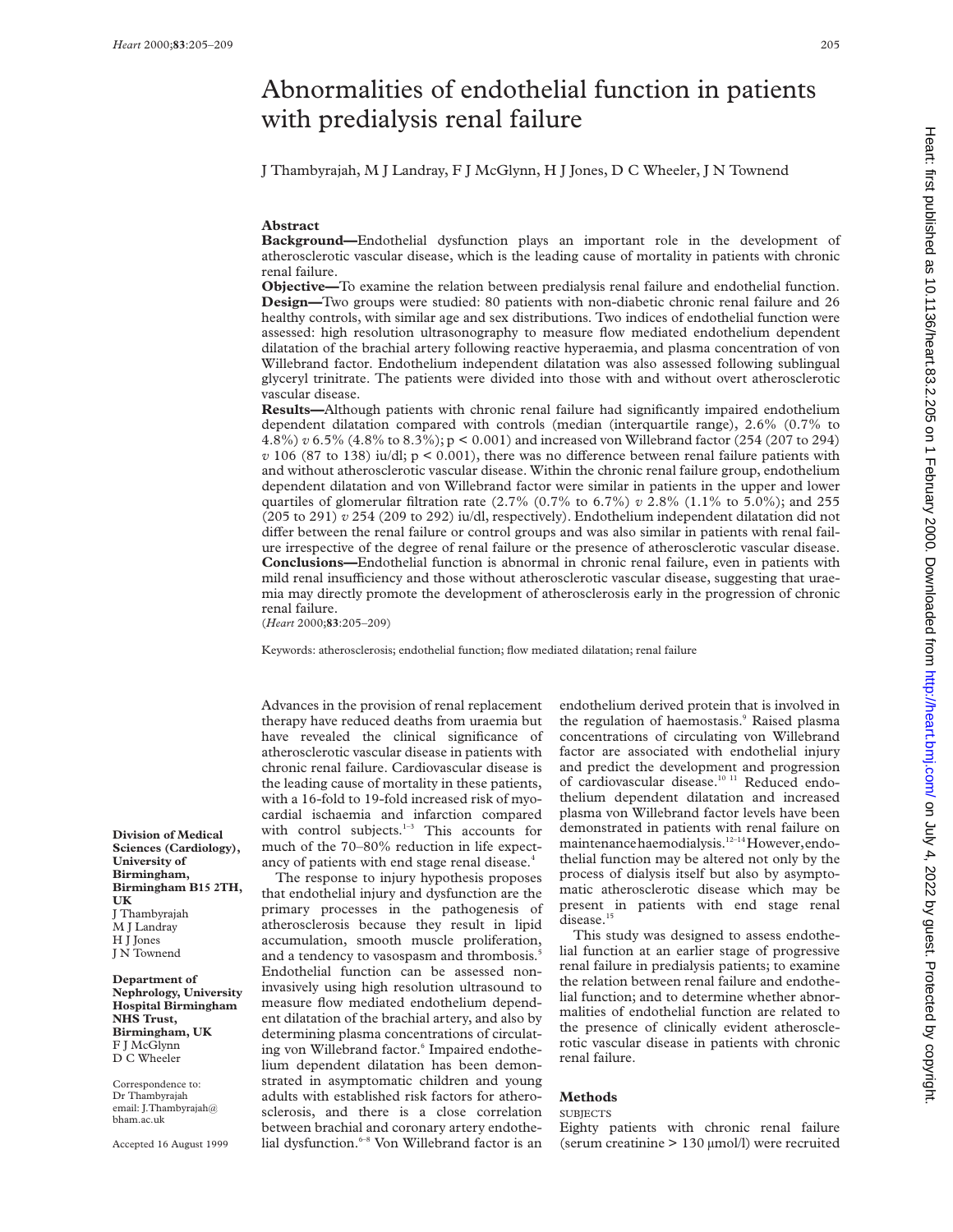*Table 1 Definitions of clinical criteria for the presence of atherosclerotic vascular disease and risk factors*

| Clinical criteria                                       | Definitions                                                                                                                                                                                                                                                                                                |
|---------------------------------------------------------|------------------------------------------------------------------------------------------------------------------------------------------------------------------------------------------------------------------------------------------------------------------------------------------------------------|
| Coronary artery disease                                 | Any one of the following: documented history of myocardial<br>infarction confirmed by Q waves on a 12 lead ECG; typical<br>anginal chest pain confirmed by evidence of inducible ischaemia<br>(exercise ECG, or myocardial perfusion scan); angiographic<br>evidence; coronary revascularisation procedure |
| Cerebrovascular disease<br>Peripheral vascular disease  | Documented episode of sudden onset neurological deficit<br>Any of the following: documented history of intermittent<br>claudication or abdominal aortic aneurysm; angiographic<br>evidence; peripheral artery revascularisation procedure;<br>amputation for vascular disease                              |
| Renovascular disease<br>Smoking history<br>Hypertension | Angiographic evidence<br>Subjects who had smoked in the last year<br>Subjects on antihypertensive treatment, or with a systolic blood                                                                                                                                                                      |
| Hypercholesterolaemia<br>Family history                 | pressure $\geq 160$ mm Hg or a diastolic blood pressure $\geq 90$ mm<br>Hg<br>Subjects receiving lipid lowering treatment or with fasting plasma<br>total cholesterol $> 6.5$ mmol/l<br>Presence of vascular disease in a first degree relative $\leq 65$ years                                            |

from the predialysis clinic at the Queen Elizabeth Hospital, Birmingham. There were 58 men and 22 women, with a median (interquartile range) age of 65 (56 to 71) years. Twenty six healthy controls with no history of vascular disease (61 (51 to 72) years; 17 men, nine women) were recruited from a nearby general practice. Subjects with diabetes mellitus were excluded.

### STUDY PROTOCOL

The study was approved by the South Birmingham local research ethics committee, and written informed consent was obtained from all participants. Following the discontinuation of vasoactive drugs for 18 hours and a 12 hour fast, all subjects underwent a brachial artery ultrasound scan. Subjects were screened by a standardised doctor administered questionnaire, using clinical criteria defined prospectively (table 1), for the presence of atherosclerotic vascular disease and risk factors. The answers were confirmed by a review of the hospital case notes. After a 10 minute period of rest, blood pressure was recorded twice in the sitting position using a standard sphygmomanometer, and fasting blood samples were taken for estimation of serum creatinine and lipid profile. The glomerular filtration rate was calculated from the formula of Cockcroft and Gault.16 Circulating plasma concentrations of von Willebrand factor were measured using enzyme linked immunosorbent assay kits (Department of Rheumatology, University of Birmingham, Birmingham, UK).

## HIGH RESOLUTION ULTRASONOGRAPHY OF THE BRACHIAL ARTERY

The ultrasound procedure was performed according to the method of Celermajer *et al*. <sup>6</sup> In healthy arteries, reactive hyperaemia following transient occlusion increases shear stress, which results in vasodilatation mediated by endothelium derived nitric oxide.<sup>17 18</sup> Endothelium independent dilatation, a reflection of vascular smooth muscle function, can be assessed by measuring changes in the brachial artery diameter following sublingual administration of the nitric oxide donor glyceryl trinitrate.

Subjects were kept supine in a stable room temperature between 20–25°C, with their right arm comfortably immobile in the extended position to allow access to the brachial artery. None of the subjects studied had an arteriovenous fistula. A single investigator performed all imaging and analysis. A B mode scan was obtained of the right brachial artery in cross section between 5 cm to 12 cm proximal to the antecubital fossa, using a 7.5 MHz phased array transducer attached to a Sigma 44 HVD system (Kontron Instruments, Montigny le Bretonneux, France). After optimal transducer positioning, a resolution box function was used to magnify the images. Depth and gain settings were adjusted to maximise the definition of anterior and posterior media to intima interfaces, which were used to demarcate the brachial artery diameter. This diameter was calculated as the average of measurements made during four cardiac cycles, incident with the R wave of the electrocardiograph trace. All measurements were recorded on super VHS videotape for subsequent off line analysis.

Each study was composed of artery diameter measurements as follows: (1) first baseline after 10 minute period of rest to allow acclimatisation; (2) endothelium dependent dilatation 60 to 90 seconds after the response to reactive hyperaemia, induced by the sudden deflation of a pneumatic cuff placed on the ipsilateral forearm and inflated to a pressure 100 mm Hg above systolic for five minutes; (3) second baseline after further 10 minute rest period to allow vessel recovery; (4) endothelium independent dilatation four minutes after sublingual administration of 800 µg glyceryl trinitrate spray.

At the end of each rest period the baseline velocity was assessed by Doppler ultrasonography. The average baseline diameter and blood flow velocity was calculated from the first and second baseline recordings. The peak increase in blood flow velocity in response to reactive hyperaemia was recorded as the maximum velocity in a single cardiac cycle within the first 15 seconds after cuff deflation and was expressed as a percentage of the average baseline velocity. This was used as a quantitative estimate of reactive hyperaemia. Endothelium dependent and independent dilatation were expressed as the percentage change in the brachial artery diameter from baseline following reactive hyperaemia and sublingual glyceryl trinitrate, respectively.

#### REPEATABILITY

Intraobserver variability was calculated, based on 17 subjects. The coefficients of variation for baseline diameter, endothelium dependent dilatation, and endothelium independent dilatation were 2.1%, 3.7%, and 2.9%, respectively.

# STATISTICAL ANALYSIS

Data were analysed using SPSS for Windows 9.0. Medians and interquartile ranges were used to describe continuous variables. The distribution of discrete and continuous variables between groups was compared using  $\chi^2$  and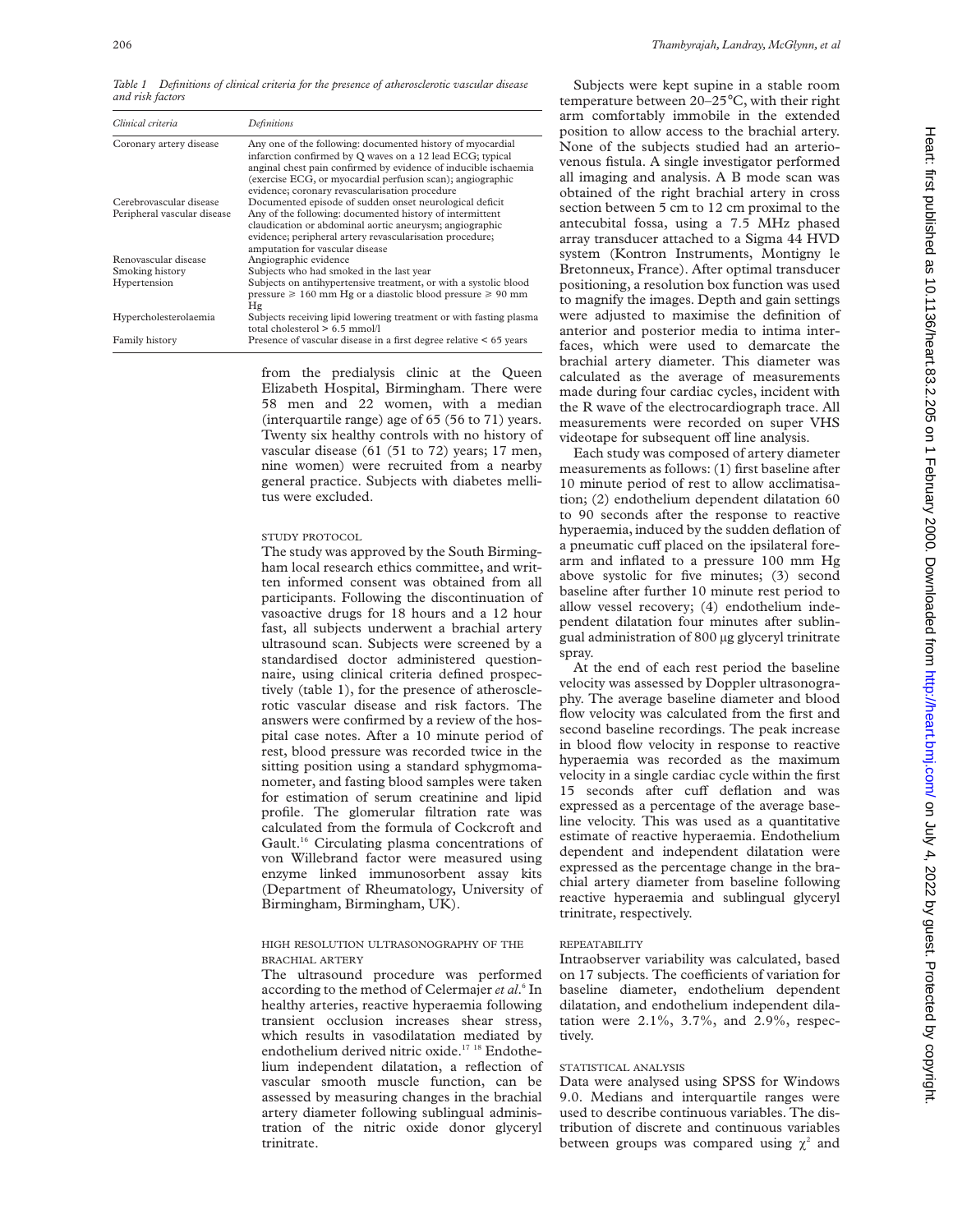*Table 2 Baseline characteristics of the renal failure and control groups*

|                             | Control               | Renal failure                      |
|-----------------------------|-----------------------|------------------------------------|
| Number                      | 26                    | 80                                 |
| Age (years)                 | 61 (51 to 72)         | 65 (56 to 71)                      |
| Sex (M:F)                   | 17:9                  | 58:22                              |
| Smoking history             | 13                    | 49                                 |
| Family history              | 8                     | 30                                 |
| Hypertension                | 12                    | $72***$                            |
| Hypercholesterolaemia       | 2                     | $26***$                            |
| BMI (kg/m <sup>2</sup> )    | 25.8 (24.6 to 29.1)   | 27.2 (24.3 to 29.9)                |
| Creatinine (µmol/l)         | 96 (90 to 107)        | 245 (188 to 325)***                |
| $GFR$ (ml/min)              | 78.3 (62.3 to 93.1)   | 28.9 (20.3 to 37.6)***             |
| Baseline diameter (cm)      | $0.48$ (0.39 to 0.52) | $0.51$ (0.45 to 0.56) <sup>*</sup> |
| Increase in velocity $(\%)$ | 208 (176 to 229)      | 196 (169 to 218)                   |

Continuous variables are expressed as median (interquartile range). Significance was assessed using  $\chi^2$  and Mann-Whitney tests as appropriate.<br>\*p < 0.05; \*\*p < 0.01; \*\*\*p < 0.001.

BMI, body mass index; GFR, glomerular filtration rate.

Mann–Whitney tests. The Kruskal–Wallis test was used to compare continuous variables by quartiles of calculated glomerular filtration rate. Multiple regression analyses were used to correct for differences in baseline diameter and known cardiovascular risk factors. The test results are presented as two tailed values and significance was inferred at  $p < 0.05$ .

## **Results**

COMPARISON OF RENAL FAILURE AND CONTROL **GROUPS** 

The baseline characteristics for the renal failure and control groups are shown in table 2. The significant differences, other than renal function, were the higher prevalence of hypertension and hypercholesterolaemia and the larger median baseline brachial artery diameter in the renal failure group.

Differences in endothelial function between patients and control are illustrated in fig 1. Endothelium dependent dilatation was significantly impaired in patients with renal failure compared with controls (2.6% (0.7% to 4.8%) *v* 6.5% (4.8% to 8.3%); p < 0.001). This difference remained significant after correction for the presence of vascular risk factors and for baseline diameter. Analysis of the crude data also suggested a significant impairment of endothelium independent dilatation in patients with renal failure (9.9% (7.8% to 13.8%) *v* 14.5% (10.6% to 19.0%)) but this was not significant after correction for differences in baseline diameter. Plasma von Willebrand factor concentration was significantly raised in the patients with renal failure compared with the controls (254 (207 to 294) *v* 106 (87 to 138) iu/dl;  $p < 0.001$ ), a difference that remained after correction for vascular risk factors.



*Figure 1 Endothelium dependent and independent dilatation of the brachial artery and von Willebrand factor concentration in the renal failure and control groups. EDD, endothelium dependent dilatation; EID, endothelium independent dilatation; vWF, von Willebrand factor;* \*\*\*p < 0.001 after controlling for differences in the baseline *characteristics.*

ENDOTHELIAL FUNCTION ACCORDING TO DEGREE OF RENAL IMPAIRMENT

The renal failure group was divided by the calculated glomerular filtration rate into quartiles with declining renal function from the first to the fourth quartiles. There were no significant differences in age, sex distribution, body mass index, smoking and family history, prevalence of hypertension and hypercholesterolaemia, and the presence of vascular disease between the four quartiles. The results for endothelium dependent dilatation and endothelium independent dilatation of the brachial artery and plasma von Willebrand factor concentration are shown in table 3. The baseline diameter and increase in velocity were similar across the quartiles. There was no significant difference in endothelium dependent dilatation, endothelium independent dilatation, or plasma von Willebrand factor concentrations between the quartiles of calculated glomerular filtration rate in patients with renal failure.

# COMPARISON OF THE RENAL FAILURE PATIENTS WITH AND WITHOUT CLINICALLY EVIDENT ATHEROSCLEROTIC VASCULAR DISEASE

Clinically evident atherosclerotic vascular disease was diagnosed in 29 of the renal failure patients: coronary artery disease (n = 22), peripheral vascular disease (n = 3), cerebrovascular disease  $(n = 3)$ , and renovascular disease  $(n = 1)$ . This group was significantly older than those without atherosclerotic vascular disease (66 (62 to 72) *v* 61 (47 to 71) years;  $p < 0.05$ ) but there were no significant differences in other baseline characteristics between these two groups. After correction for age, there was no difference in endothelium dependent dilatation between renal failure patients with and without atherosclerotic vascular disease (1.6% (0.3% to 3.4%) *v* 3.8%  $(1.4\%$  to 5.2%)). Similarly, there was no

*Table 3 Endothelium dependent and independent dilatation of the brachial artery and von Willebrand factor concentration according to degree of renal impairment*

|                             | <i>Controls</i>                | First quartile                | Second quartile               | Third quartile             | Fourth quartile             |
|-----------------------------|--------------------------------|-------------------------------|-------------------------------|----------------------------|-----------------------------|
| GFR (ml/min)                | 78 (62 to 93)                  | $49(46 \text{ to } 54)$       | $32(31 \text{ to } 36)$       | 24 (22 to 27)              | $16(14 \text{ to } 18)$     |
| Baseline diameter (cm)      | $0.48(0.39)$ to $0.52$ )       | $0.51(0.45 \text{ to } 0.55)$ | $0.53(0.47 \text{ to } 0.57)$ | $0.50$ (0.45 to 0.52)      | $0.51$ (0.46 to 0.54)       |
| Increase in velocity $(\%)$ | 208 (176 to 229)               | 206 (190 to 225)              | 202 (180 to 218)              | 167 (151 to 215)           | 178 (169 to 213)            |
| $EDD$ $(\%)$                | $6.5$ (4.8 to 8.3)             | $2.7(0.7 \text{ to } 6.7)$    | $2.3(0.1 \text{ to } 4.8)$    | $1.9(1.5 \text{ to } 4.3)$ | $2.8(1.1 \text{ to } 5.0)$  |
| $EID(\%)$                   | 14.5 $(10.6 \text{ to } 19.0)$ | $11.0$ (8.1 to 13.4)          | 9.1 $(6.2 \text{ to } 11.0)$  | $9.8$ (8.8 to 16.8)        | $9.8(7.6 \text{ to } 14.6)$ |
| $vWF$ (iu/dl)               | 106 (87 to 138)                | 255 (205 to 291)              | 223 (185 to 276)              | 273 (223 to 298)           | 254 (209 to 292)            |

Results are expressed as median (interquartile range). Significance was assessed with the Kruskal-Wallis test.

EDD, endothelium dependent dilatation; EID, endothelium independent dilatation; GFR, glomerular filtration rate; vWF, von Willebrand factor.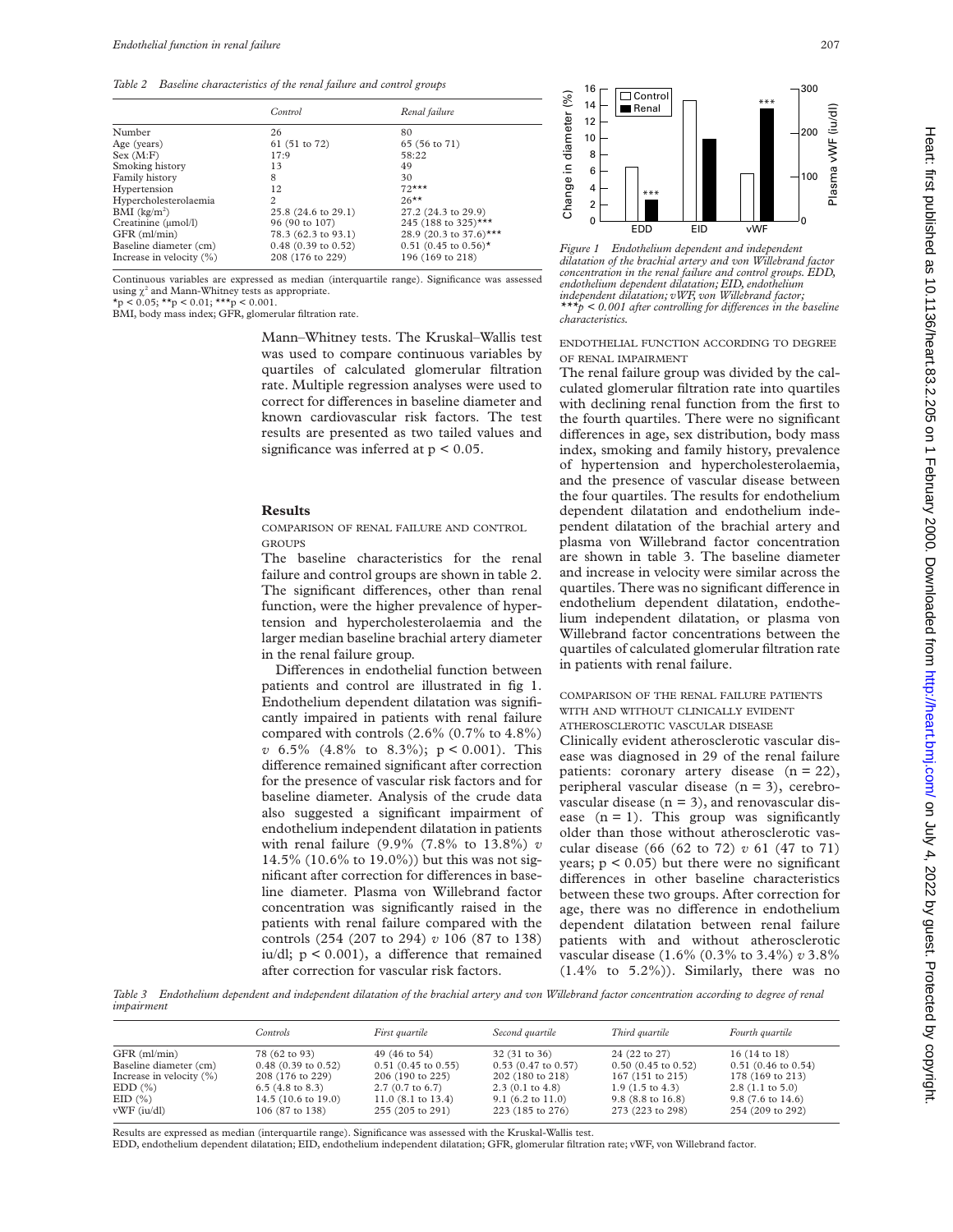significant difference in either endothelium independent dilatation or plasma von Willebrand factor concentration between renal failure patients with and without atherosclerotic vascular disease (9.9% (7.1% to 13.0%) *v* 10.0% (8.4% to 14.7%), and 254 (227 to 294) *v* 246 (201 to 293) iu/dl, respectively).

#### **Discussion**

Endothelial dysfunction precedes the development of plaques in animal models and develops initially in humans at coronary branch points, the same sites at which advanced plaques are later formed.<sup>19</sup> <sup>20</sup> Thus endothelial dysfunction is thought to be the initial event in a process that culminates in atherosclerosis. <sup>5</sup> This study showed that two indices of endothelial function, endothelium dependent dilatation and plasma von Willebrand factor concentration, were abnormal in patients with chronic renal failure when compared with healthy subjects. These abnormalities were independent of differences in known vascular risk factors and vessel size between the two groups and suggest that chronic renal failure may directly induce endothelial dysfunction, thereby promoting the development of atherosclerosis.

The finding that endothelial function is equally impaired in renal failure patients with and without clinically evident atherosclerotic vascular disease lends support to the suggestion that endothelial dysfunction precedes the development of atheroma in renal failure. It is also possible that clinically silent atheroma is present in most patients with renal failure by the time of presentation.

Previous studies examining endothelial function in chronic renal failure have shown a significant reduction in endothelium dependent dilatation and raised concentrations of several endothelium derived proteins including endothelin-1, thrombomodulin, and von Willebrand factor.<sup>12–14 21–23</sup> However, the subjects in these trials were either patients with advanced renal impairment (median glomerular filtration rates of < 25 ml/min) or those receiving renal replacement therapy. This present study shows that endothelial function is equally impaired in patients with biochemically mild renal failure and in those with more advanced renal disease, suggesting that endothelial dysfunction is already present early in progressive renal failure. Further studies are required to assess endothelial function in a larger number of individuals with glomerular filtration rates of between 50 and 80 ml/min to determine the level at which endothelial dysfunction is induced. However, the Cockroft formula is a poor measure of glomerular filtration rate in patients with preserved renal function, and investigation of endothelial function in the mildest or subclinical forms of renal failure would require a more accurate estimate of the degree of renal impairment.

Nitric oxide regulates vessel tone, inhibits platelet activation, adhesion, and aggregation, inhibits smooth muscle proliferation, and modulates endothelial cell–leucocyte interactions.24–26 Impaired bioavailability of nitric oxide, as suggested by the reduction in

endothelium dependent dilatation in patients with chronic renal failure, may contribute to the pathogenesis of atherosclerosis in uraemia. Although the precise mechanisms are unknown, uraemic serum contains various substances that may either reduce endothelial production of nitric oxide or promote nitric oxide breakdown, including asymmetrical dimethylarginine,<sup>27</sup> homocysteine,<sup>24 28</sup> and oxidatively modified low density lipoproteins.<sup>29</sup>

Prevention and treatment of vascular disease is currently targeted at renal patients with advanced disease; however, our study would suggest that these strategies should be directed at patients at earlier stages of progressive renal failure before irreversible endothelial damage occurs. This is particularly important, as moderate renal dysfunction is surprisingly common—8% of 6000 middle aged individuals from the Framingham population were found to have mild renal insufficiency (serum creatinine 120 to 265  $\mu$ mol/l).<sup>30</sup> In up to half of all patients, the incidence of coronary artery disease cannot be explained by conventional risk factors. Therefore the study of the aetiology of coronary artery disease in patients with renal failure may provide valuable insights into mechanisms in the general population.

In conclusion, we have shown in this study that endothelial function is abnormal in chronic renal failure, even in patients with biochemically mild renal insufficiency and in those without clinically evident atherosclerotic vascular disease. This suggests that uraemia may directly promote the development of atherosclerosis early in the progression of chronic renal failure.

This work was funded by a project grant from the British Heart<br>Foundation. JT and JNT are supported by the British Heart<br>Foundation. We would like to thank the patients, doctors, and<br>staff at both the Queen Elizabeth Hospi Lordswood Road Surgery, Birmingham, for all their help in enabling us to complete this study. We would also like to thank the Department of Rheumatology, University of Birmingham, for measuring plasma von Willebrand factor levels.

- 1 Jungers P, Massy ZA, Khoa TN, *et al.* Incidence and risk factors of atherosclerotic cardiovascular accidents in predialysis chronic renal failure patients: a prospective study. *Nephrol Dial Transplant* 1997;**12**:2597–602.
- 2 Kasiske BL, Guijarro C, Massy ZA, *et al.* Cardiovascular disease after renal transplantation. *J Am Soc Nephrol* 1996; **<sup>7</sup>**:158–65.
- 3 Raine AE, Margreiter R, Brunner FP, *et al.* Report on management of renal failure in Europe, XXII, 1991. *Nephrol Dial Transplant* 1992; **2**:7–35.
- 4 Excerpts from the USRDS 1996 annual data report. *Am J*
- *Kidney Dis* 1996;**28**:S79–102. 5 Ross R. The pathogenesis of atherosclerosis: a perspective for the 1990s. *Nature* 1993;**362**:801–9.
- 6 Celermajer DS, Sorensen KE, Gooch VM, *et al.* Noninvasive detection of endothelial dysfunction in children and adults at risk of atherosclerosis. *Lancet* 1992;**340**:1111– 15.
- 7 Celermajer DS, Sorensen KE, Bull C, *et al.* Endotheliumdependent dilation in the systemic arteries of asympto-matic subjects relates to coronary risk factors and their interaction. *J Am Coll Cardiol* 1994;**24**:1468–74.
- 8 Anderson TJ, Uehata A, Gerhard MD, *et al.* Close relation of endothelial function in the human coronary and periph-eral circulations. *J Am Coll Cardiol* 1995;**26**:1235–41.
- 9 Sadler JE. von Willebrand factor. *J Biol Chem* 1991;**266** : 22777–80.
- 10 Meade TW, Cooper JA, Stirling Y, *et al.* Factor VIII, ABO blood group and the incidence of ishaemic heart disease. *Br J Haematol* 1994;**88**:601–7.
- 11 Boneu B, Abbal M, Plante J, *et al.* Factor-VIII complex and endothelial damage [letter]. *Lancet* 1975;i:1430. 12 Takagi M, Wada H, Mukai K, *et al.* Increased vascular
- endothelial cell markers in patients with chronic renal failure on maintenance haemodialysis. *Blood Coagul Fibrinolysis* 1994;**5**:713–17.